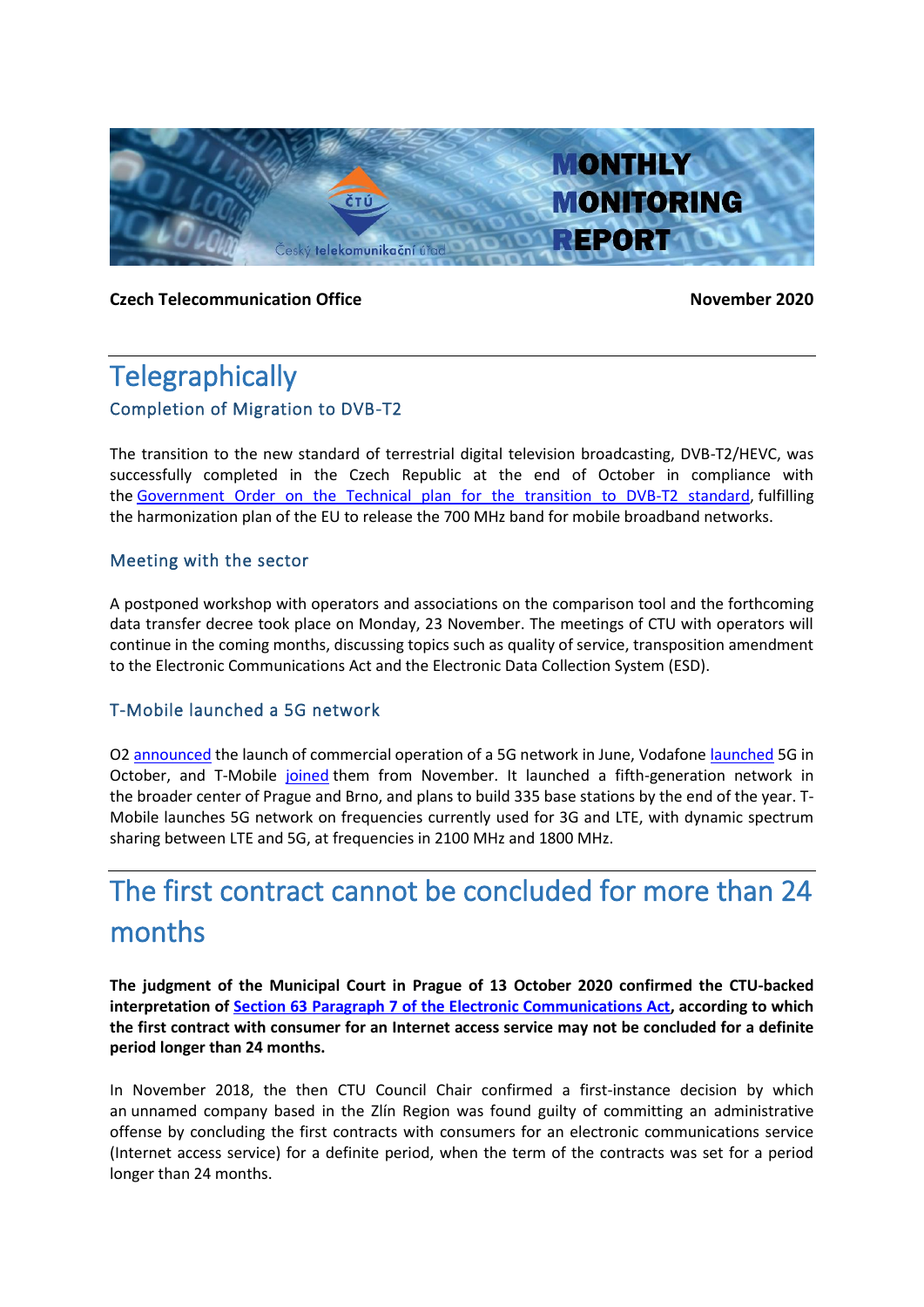The company did not dispute the fact that it had concluded the first contracts with consumers for a period of more than 24 months. However, it defended its actions by stating that the provision of Section 63 Paragraph 7 of the Act, part after the semicolon, provides for an "exception from the provisions of the whole paragraph", and thus allows the conclusion of the first contract for a period longer than 24 months in the event that the user requests the conclusion of such a contract. It further argued that the ambiguities, if any, in the legislation could not be to its detriment and that it cannot be fined for an offence that is not clearly and intelligibly described in the law.

The company subsequently challenged the CTU's decision in an administrative action, which was dismissed by the Municipal Court in Prague and confirmed the contested CTU decision, as it agreed with it and its justification. The claimant's (company's) argument, that the Universal Service Directive does not prohibit the parties to the contract from agreeing on a different arrangement, did not stand. CTU complied with its obligation to interpret the relevant provisions of the Electronic Communications Act in a EU-conforming manner, since the interpretation contained in the cited decision meets the requirements laid down by the Universal Service Directive. Under this Directive, contracts concluded between businesses and consumers may not provide for an initial contract term exceeding 24 months, regardless of whether or not either party proposes to agree on a longer contract.

# Market analyses and regulation

## **Market No. 1 - wholesale call termination services in individual public telephone networks provided at a fixed location, and market No. 2 - wholesale voice call termination services in individual mobile networks**

At the beginning of November 2020, CTU completed the administrative proceedings concerning the imposition or cancellation of obligations related to price regulation on relevant markets No. 1 and 2 (fixed and mobile termination). In the relevant market No 1 CTU issued decisions addressed to undertakings with significant market power, namely 25 decisions imposing regulatory remedies and 25 decisions on price regulation. There was no change in the scope of obligations within these decisions; the obligations were newly imposed on 4 entities in market No. 1, in one case the existing obligations were canceled in the same market. As part of the price decision, CTU set the maximum regulated price for termination at CZK 0.033 (without VAT) per minute and issued one price decision revoking the price regulation previously imposed on the entity concerned.

In the relevant market No 2, CTU issued 4 decisions on regulatory remedies and 4 decisions on prices regulation on undertakings with significant market power. There was no change in the scope of the obligations either. As part of the price decision, CTU set the maximum regulated price for termination at CZK 0.248 (without VAT) per minute.

During the next year, these regulated prices will be replaced by rates that will be set by the European Commission by a regulation to be adopted until end of 2020 in accordance with Article 75 of Directive [2018/1972](https://eur-lex.europa.eu/legal-content/EN/TXT/PDF/?uri=CELEX:32018L1972&from=EN) establishing the European Electronic Communications Code. All these decisions are available [here](https://www.ctu.cz/art-kolo-5/trh-1-fixni-terminace) for relevant market No. 1 and [here](https://www.ctu.cz/art-kolo-5/trh-2-mobilni-terminace) for relevant market No. 2.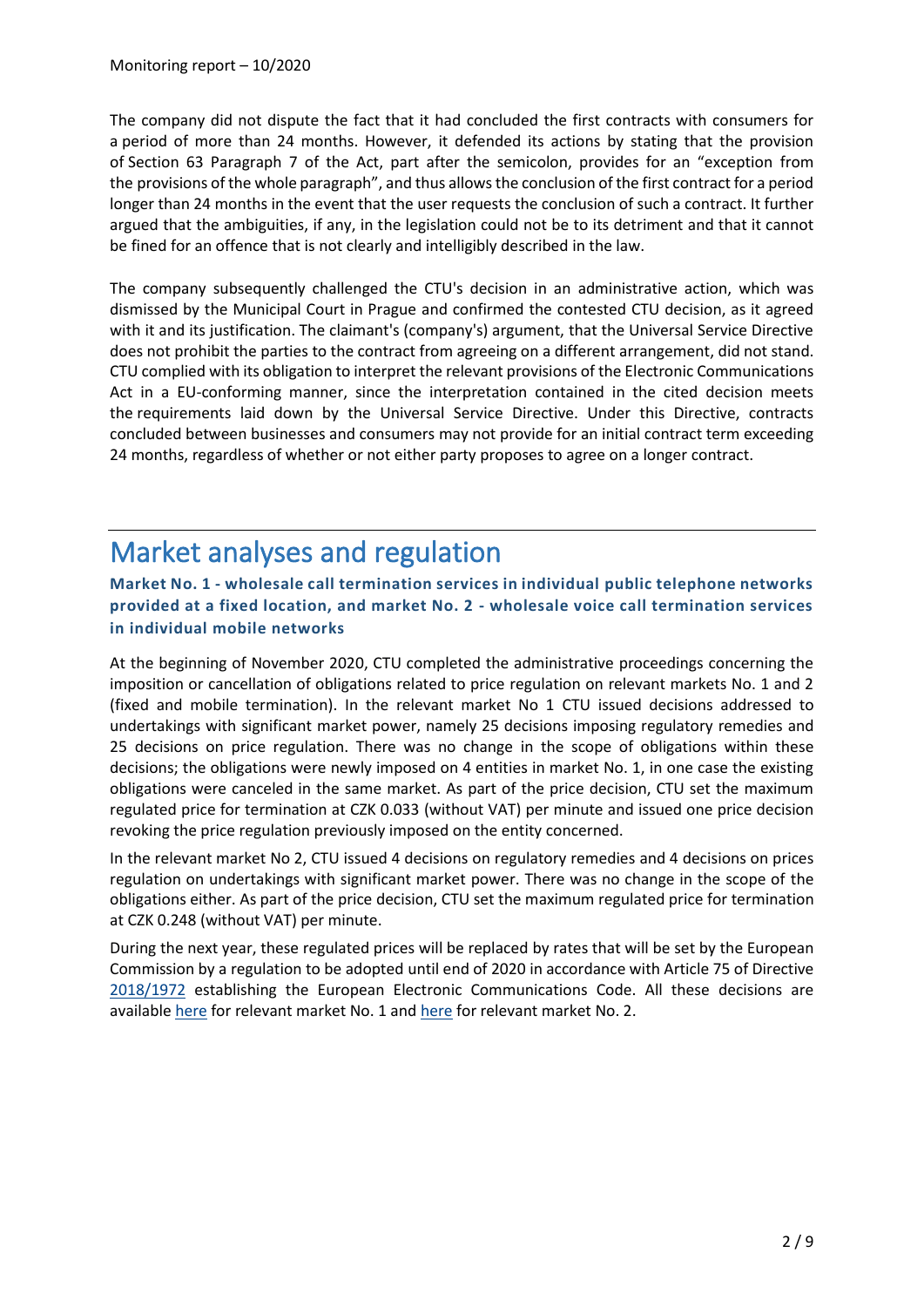# Universal service NET COSTS FROM THE PROVISION OF THE UNIVERSAL SERVICE

On 26 October 2020, CTU issued a decision on net costs for 2019 in the amount of CZK 25,548,613.83 and established that net costs represent an unbearable burden for universal service provider, O2. These net costs were incurred in 2019 in connection with the provision of partial services of the universal service, namely the services of public payphones (in municipalities with population up to 499 and in selected locations in municipalities with population up to 4,999) and the sale of specially equipped telecommunications terminal equipment. O2 submitted a request for the reimbursement on 23 July 2020 in the amount of CZK 25,553,251.35. CTU verified the submitted calculation both on the basis of the documents that were part of the request and of the additionally requested information from the accounting records. The identified deficiencies were corrected by O2 in a new calculation. The net costs will be reimbursed from the state budget through CTU. With regard to the outcome of the review of the obligation to provide a partial service of public payphones or other similar technical means enabling access to a publicly available telephone service pursuant to [Section 38](https://www.zakonyprolidi.cz/cs/2005-127#p38-2-e) Paragraph 2 Point (e) [of the Electronic Communications Act,](https://www.zakonyprolidi.cz/cs/2005-127#p38-2-e) this service will **not be made compulsory as part of the universal service** in 2021. The results of the review, including the settlement of comments on the intention not to impose this partial service, can be found [here.](https://www.ctu.cz/vyzva-k-uplatneni-pripominek-k-zameru-neulozit-v-ramci-univerzalni-sluzby-povinnost-poskytovat-dilci)

### SPECIAL PRICES

On 29 October 2020, CTU issued a decision on compensation for the loss from the provision of special prices for 2019 in the amount of CZK 67,788,436.65. O2 submitted a request for the reimbursement of the loss in the amount of CZK 67,863,789.28 on 23 July 2020. CTU checked whether the submitted calculation complies with the Government Order [No. 109/2008 Coll.,](https://www.zakonyprolidi.cz/cs/2008-109) as amended, and whether the loss resulted only from the provision of discounts to disabled individuals, as defined in the [Electronic Communications Act.](https://www.zakonyprolidi.cz/cs/2005-127) The identified deficiencies were rectified by O2 in an adjusted calculation. The loss from the provision of special prices will be reimbursed from the state budget through CTU.

## SPECIAL TERMINAL EQUIPMENT

On 20 October 2020, CTU [launched,](https://www.ctu.cz/sdeleni-o-zahajeni-prezkumu-duvodu-na-jejichz-zaklade-je-v-ramci-univerzalni-sluzby-ulozena-7) with regard to the expiry of the decision No.  $\text{\r{CTU-64 180/2017}}$ -[610/XI. vyř.](https://www.ctu.cz/sites/default/files/obsah/ctu/rozhodnuti-o-ulozeni-povinnosti-poskytovat-v-ramci-univerzalni-sluzby-dilci-sluzbu/obrazky/rozhodnutiskzfinal.pdf), a review of the grounds on which an obligation is imposed to provide within the universal service the partial service of

access of disabled persons to publicly available telephone service, directory enquiry service and directories, equivalent to that enjoyed by other end-users, particularly by means of specially equipped telecommunication terminal equipment pursuant to Section 38 Paragraph 2 Point (f) [of the Electronic](https://www.zakonyprolidi.cz/cs/2005-127#p38-2-f)  [Communications Act.](https://www.zakonyprolidi.cz/cs/2005-127#p38-2-f)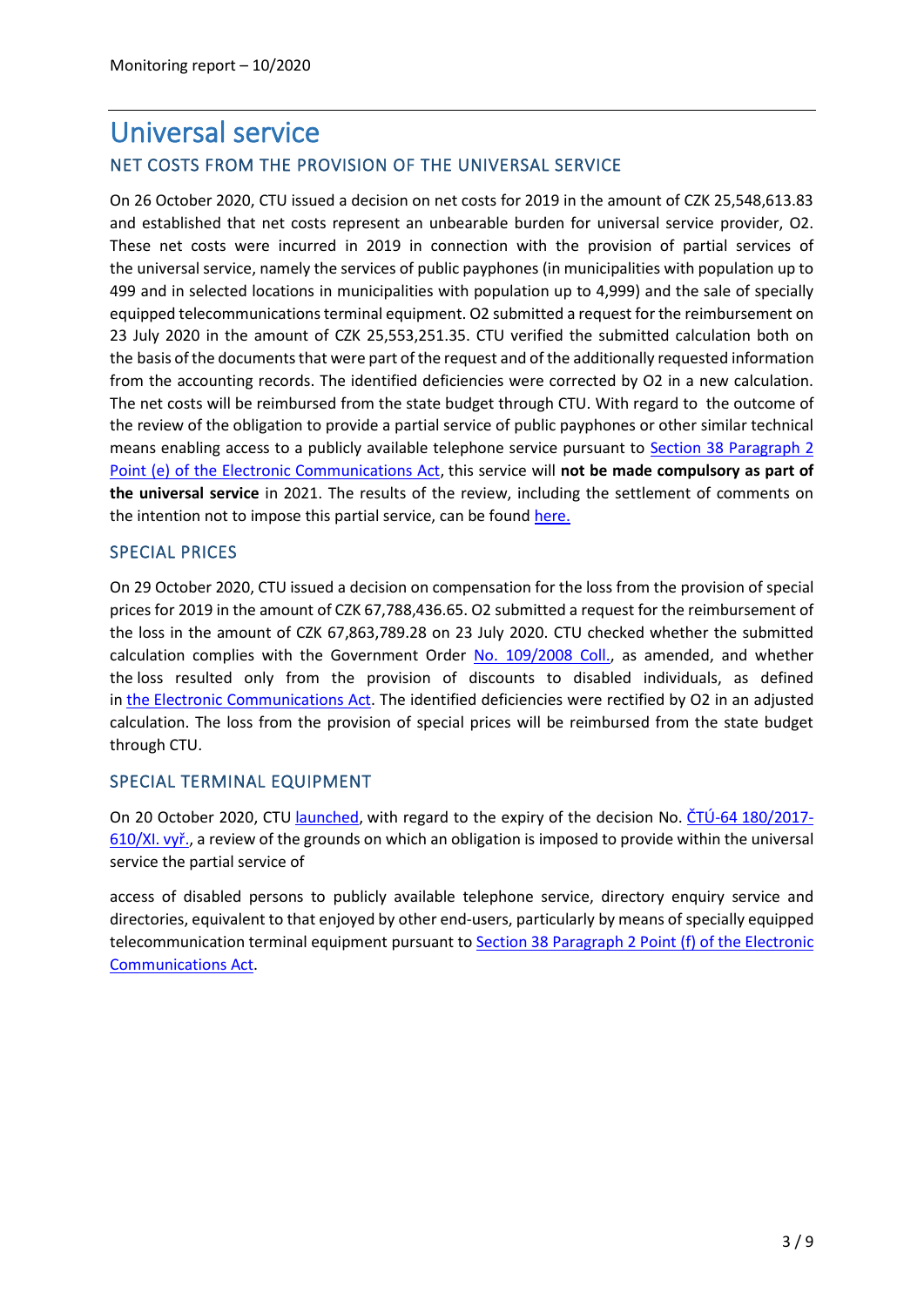# CTU discovered deficiencies in updating the operators' contract terms

**Recently, CTU checked the incorporation of the changes resulting from the amendment to the Electronic Communications Act into the contract terms of operators. The most common deficiencies were the failure to incorporate a reduction in the amount of payment for early termination of a fixed-term contract.**

In the [previous monitoring reports,](https://www.ctu.eu/sites/default/files/obsah/ctu/monthly-monitoring-report-no.12/2019/obrazky/mz2019-12en.pdf) CTU presented the most fundamental changes that were introduced by an important [amendment to the Electronic Communications Act No.](https://www.zakonyprolidi.cz/cs/2019-311) 311/2019 [Coll.](https://www.zakonyprolidi.cz/cs/2019-311) which is in effect since 1 April 2020. As part of its duties, CTU naturally also monitors how (and if at all) providers of electronic communications services have incorporated these new rules into their contract terms.

In this context, CTU has recently checked the contract terms of selected providers of electronic communications services. Three major providers of electronic communications services and 27 selected virtual operators using the mobile access network of these three largest operators were checked.

The key areas on which CTU focused in its inspection activities were the institutes most affected by this amendment, i.e., telephone number portability, termination of a fixed-term contract before the end of the agreed term, and extension of application of the existing provisions of the Electronic Communications Act to natural persons acting as entrepreneurs in addition to consumers (for more information on these provisions see the October [monitoring report](https://www.ctu.eu/sites/default/files/obsah/ctu/monthly-monitoring-report-no.10/2020/obrazky/mothlymonitoringreportno.102020.pdf) of CTU).

Regarding the adjustment of the terms of telephone number portability, only partial deficiencies were identified. Some smaller providers were found to still charge for porting of a telephone number, while some providers did not include into their contract terms the newly established "one stop shop" institute allowing the subscriber to request that all necessary matters related to the porting of a telephone number are completed by the receiving provider.

A relatively fundamental change concerning the reduction of the amount of payment for early termination of a fixed-term contract was not reflected in the contract terms of more than half of the inspected entities.

Even the relevant provisions of the Electronic Communications Act, which newly grant natural persons acting as entrepreneurs the same legal status as consumers, were not incorporated into the contract terms by the inspected providers in all cases. For example, the right to withdraw from a contract concluded remotely within the statutory period was not properly regulated by half of these entities.

In the case of identified deficiencies, CTU will launch proceedings on administrative offence connected with proceedings on imposition of an obligation to adjust the contract terms.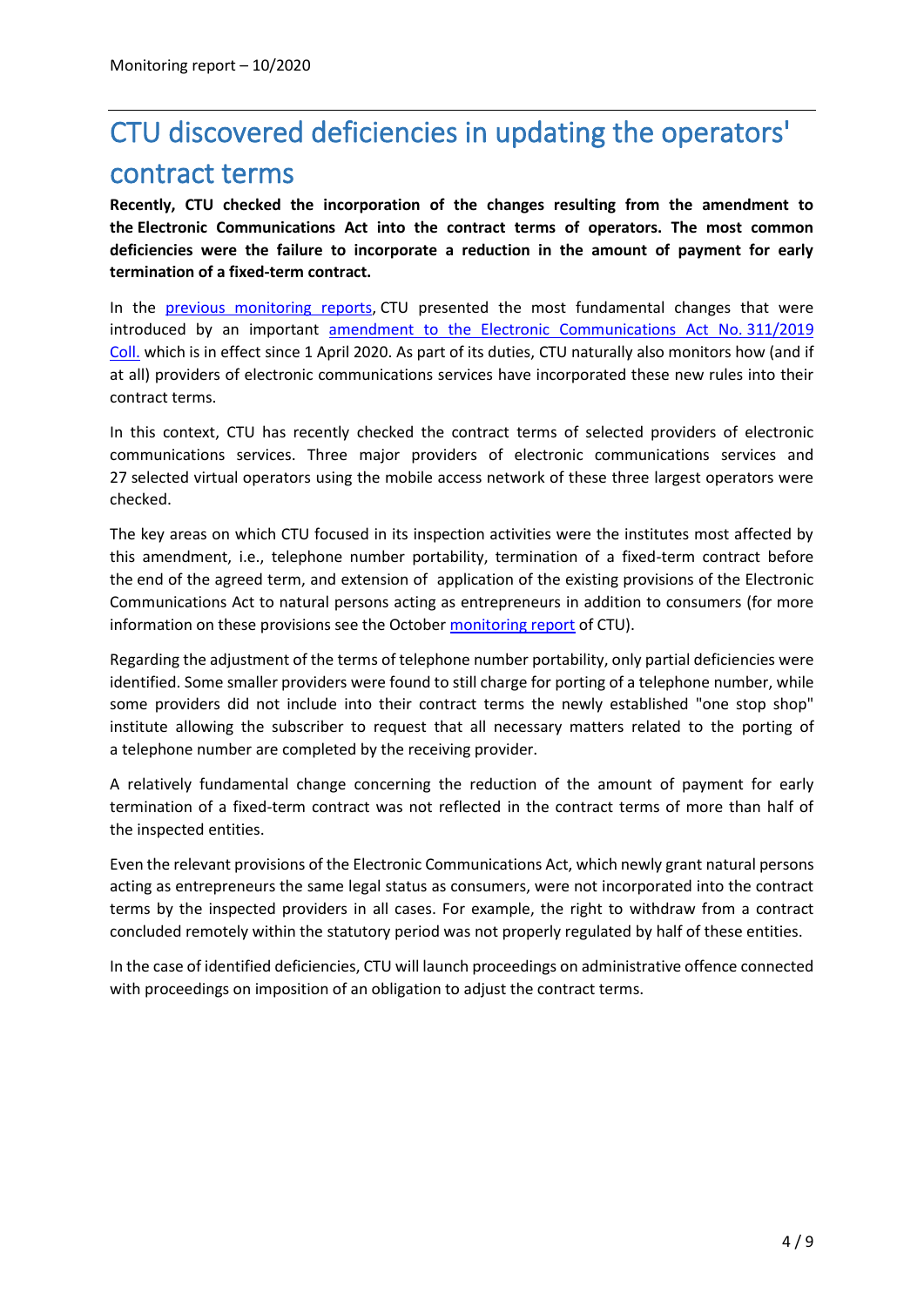# Checked by CTU in October...

…compliance with conditions of General Authorization No. [VO-R/12/12.2019-10](https://www.ctu.eu/sites/default/files/obsah/ctu/general-authorisation-no.vo-r/12/12.2019-10/obrazky/vo-r-12-122019-10en.pdf) for the utilization of radio frequencies and operation of devices for broadband data transmission in the 2.4 GHz to 71 GHz frequency bands

CTU carried out a total of 26 inspections. Deficiencies were identified in 20 cases, in particular the effect of harmful interference with stations of priority radiocommunications services (meteorological radars) and the use of indoor frequencies outside a building, which were resolved by a call to eliminate the identified deficiencies and which will subsequently be addressed in administrative proceedings.

#### … use of radio frequencies without authorization

CTU carried out a total of 14 inspections focused on the use of frequencies without authorization. In 11 cases the inspections revealed use of frequencies without individual authorization; the cases were referred for resolution in administrative proceedings.

… sources of interference with the operation of electronic communications equipment and networks, the provision of electronic communications services or the operation of radiocommunications services

In October, CTU completed a total of 149 investigations, of which there were 93 cases of interference with television reception (of which 87 cases of interference with DVB-T2 reception), 15 cases of interference with GSM, LTE and UMTS public mobile communications networks, 30 cases of interference with a meteorological radar, three cases of interference with radio reception, and eight cases of interference with various systems (amateur service equipment, PPS converter, WiFi station, short-range devices and PMR station). The investigation of complaints about poor TV reception revealed that in 61 cases the defect was in the viewer's equipment, in six cases it was due to the effect of shading, reflections or reception of signal in a non-covered area, in 12 cases the interference stopped or occurred sporadically. 13 interference reports were cancelled by their submitters during investigation of the interference. In one case, interference from an LTE base station was detected (see the following paragraph).

#### … trial operation of LTE base stations in the 800 MHz band

As of 31 October 2020, 241 base stations were in trial operation, and 16,990 stations were in permanent operation. In October, an LTE base station was identified as a source of TV signal interference in one case. Defects of the reception equipment of television viewers were identified as the source of interference to mobile networks in six cases.

#### … cooperation between CTU and the Czech Trade Inspection Authority

When carrying out an inspection focusing on compliance with the General Authorization No. [VO-](https://www.ctu.eu/sites/default/files/obsah/ctu/vseobecne-opravneni-c.vo-r/10/12.2019-9/obrazky/vo-r10-122019-9_en.pdf)[R/10/12.2019-9](https://www.ctu.eu/sites/default/files/obsah/ctu/vseobecne-opravneni-c.vo-r/10/12.2019-9/obrazky/vo-r10-122019-9_en.pdf) to use radio frequencies and to operate short-range devices, by a vendor in Kyjov two devices (wireless doorbells) were found to be transmitting in a frequency band that was reserved in the Czech Republic for non-civil use by the Ministry of Defense of the Czech Republic. The identified deficiencies are addressed by the Czech Trade Inspection Authority within its scope of powers.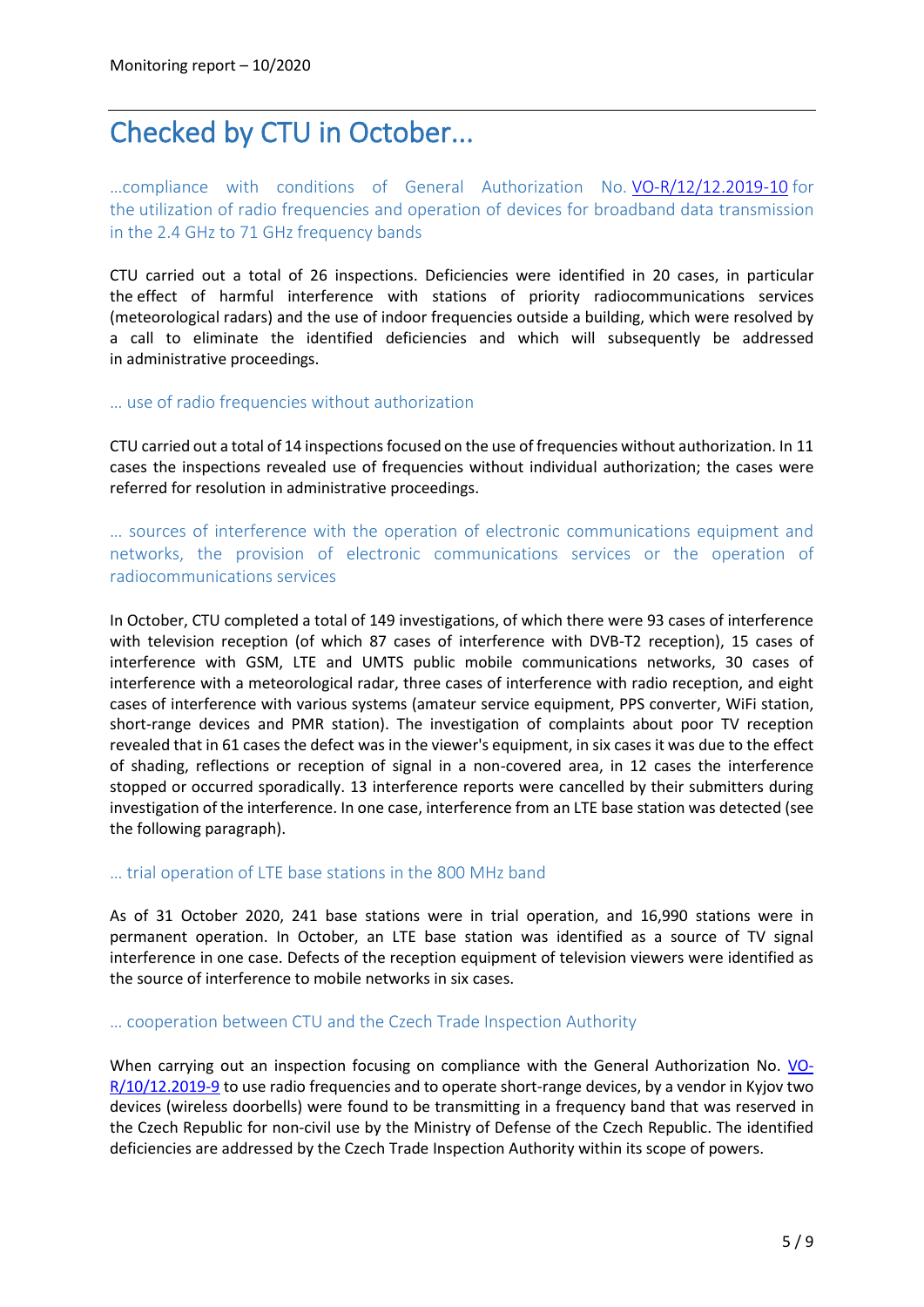#### …inspection of postal services

In October, CTU carried out inspections of the delivery of D+1 postal items in accordance with [Section](https://www.zakonyprolidi.cz/cs/2000-29#p3-2-d)  3 Paragraph 2 Point (d) [of the Postal Services Act.](https://www.zakonyprolidi.cz/cs/2000-29#p3-2-d) A total of 77 delivery post offices of Česká pošta, s.p. (Czech Post) throughout the Czech Republic were checked. Deficiencies were identified by 18 post offices. There is currently a time period for objecting to the inspection findings.

2029 – the number of **administrative proceedings initiated** in October concerning subscriber disputes between the person carrying out the communication activity and the subscriber. These are disputes over payments and objections to the settlement of a complaint about the billing of the price or the provided publicly available electronic communication service.

3649 - the number of **decisions issued** in October on the matter, of which 3,635 decisions concerned a dispute over payment (payment of the price for services).

## Legislative changes DECREE ON THE DIGITAL TECHNICAL MAP OF A REGION

On 6 October 2020[, Decree No. 393/2020 Coll.,](https://www.zakonyprolidi.cz/cs/2020-393) on the digital technical map of a region, was published in Volume 159 of the Collection of Laws.

This Decree is a new legal regulation issued by the Czech Office for Surveying, Mapping and Cadastre to implement the Section 20 Paragraph 1 Point (i) to (m) of Act No. 200/1994 Coll., on land [surveying](https://www.zakonyprolidi.cz/cs/1994-200) and on the amendment of certain Acts related to its introduction, on the basis of its amendment carried out by Act No. [47/2020 Coll.](https://www.zakonyprolidi.cz/cs/2020-47) It is Act No. 47/2020 Coll. that introduced into the legal order of the Czech Republic a comprehensive legal regulation of creation and management of digital technical maps.

The creation of digital technical maps should contribute to the effective fulfillment of the obligations arising for the Czech Republic from Directiv[e 2007/2/EC](https://eur-lex.europa.eu/legal-content/EN/TXT/PDF/?uri=CELEX:32007L0002&from=EN) of the European Parliament and of the Council of 14 March 2007 establishing an Infrastructure for Spatial Information in the European Community (INSPIRE) and from Directiv[e 2014/61/EU](https://eur-lex.europa.eu/legal-content/EN/TXT/PDF/?uri=CELEX:32014L0061&from=CS) of the European Parliament and of the Council on measures to reduce the cost of deploying high-speed electronic communications networks.

This Decree comes into effect on 1 July 2023, with the exception of the provisions of **Section 8** which comes into effect on 1 January 2023.

## ACT ON ACCELERATING THE BUILDING OF TRANSPORT, WATER AND ENERGY INFRASTRUCTURE AND ELECTRONIC COMMUNICATIONS INFRASTRUCTURE

On 13 October 2020, Act [No. 403/2020 Coll.,](https://www.zakonyprolidi.cz/cs/2020-403) amending Act [No. 416/2009 Coll.](https://www.zakonyprolidi.cz/cs/2009-416) on accelerating the building of transport, water and energy infrastructure and electronic communications infrastructure, as amended, and other related acts, was published in Volume 163 of the Collection of Laws.

This Act should enable faster and more efficient preparation of construction projects of transport, water and energy infrastructure, as well as electronic communications infrastructure, and therefore it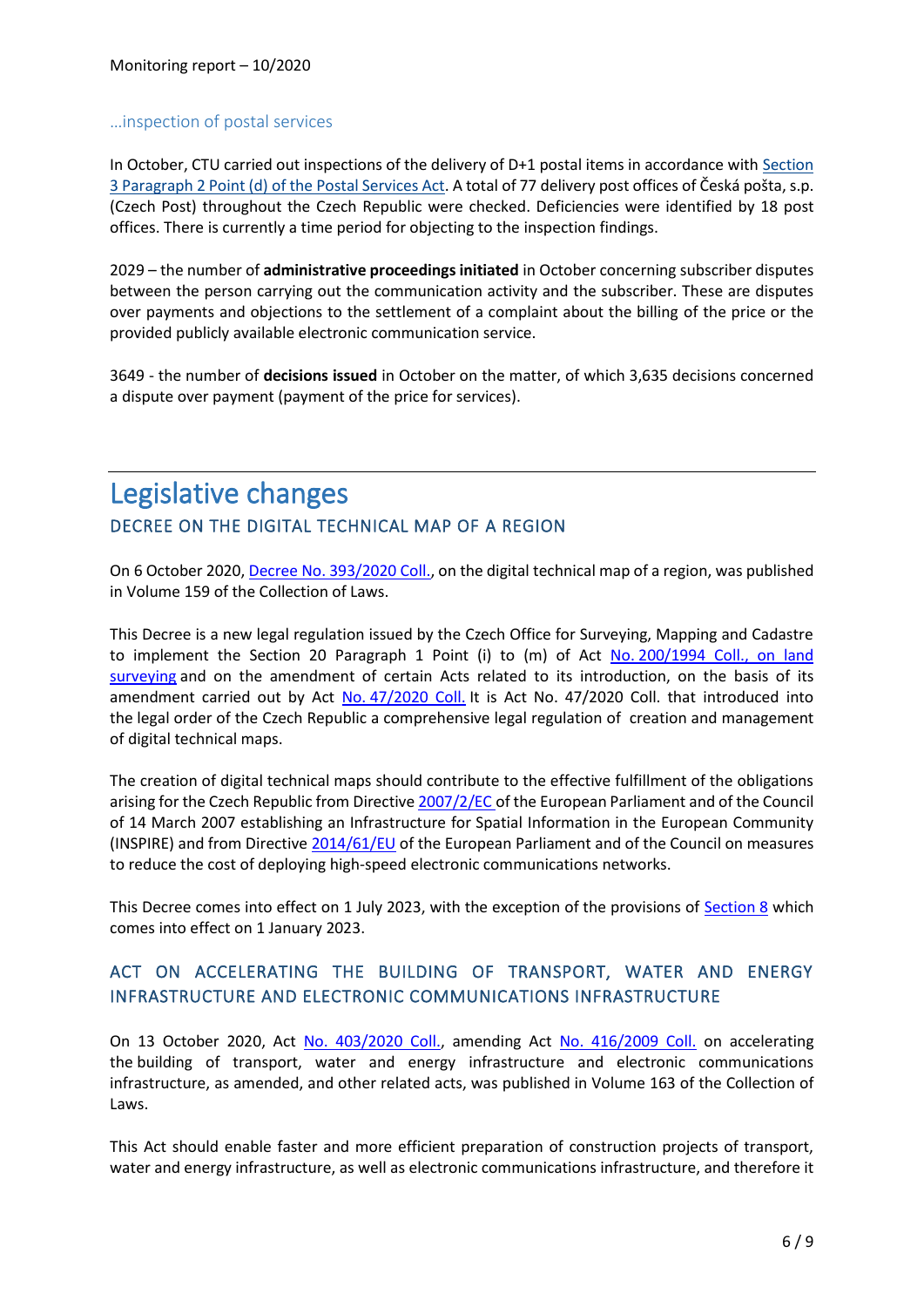contains, for example, amendments to the Building Act, as well as the Expropriation Act and the Administrative Procedure Code as regards the issue of binding opinions in relevant proceedings pursuant to Act No. 416/2009 Coll. or the Building Act.

This Act comes into effect on 1 January 2021.

# Price and quality comparison tool

As CTU has continuously informed in previous monitoring reports (see Monitoring Report [12/2019,](https://www.ctu.eu/sites/default/files/obsah/ctu/monthly-monitoring-report-no.12/2019/obrazky/mz2019-12en.pdf) [1/2020,](https://www.ctu.eu/sites/default/files/obsah/ctu/monthly-monitoring-report-no.01/2020/obrazky/monitoringreport012020.pdf) [4/2020,](https://www.ctu.eu/sites/default/files/obsah/ctu/monthly-monitoring-report-no.04/2020/obrazky/mz2020-4en.pdf) [5/2020](https://www.ctu.eu/sites/default/files/obsah/ctu/monthly-monitoring-report-no.05/2020/obrazky/20-1436mz2020-05finen.pdf) and [7/2020\)](https://www.ctu.eu/sites/default/files/obsah/ctu/monitorovaci-zprava-c.7/2020/obrazky/mz_2020-07_en.pdf), it has been preparing, in compliance with [Section 66a of the Electronic Communications Act,](https://www.zakonyprolidi.cz/cs/2005-127#p66a) a comparison tool for the prices and quality of different electronic communications services and a related decree setting out the scope, form and method for providing information by operators necessary to inform this tool. CTU planned a workshop with stakeholders on 14 October 2020 to introduce this tool and the method of providing information, which, however, was canceled due to the declared state of emergency. The workshop took place later on an alternative date on 23 November. CTU received a number of factual suggestions, which were evaluated. All comments and suggestions received on the draft decree in the inter-ministerial consultation procedure were settled by CTU and will be sent to all entities concerned.

# Preparation for data collection for 2020

With regard to the current state of preparation of the new Electronic Data Collection System (ESD), CTU has decided that data for the period of 2020 will be provided by service providers and operators by means of the existing ESD system. For this purpose, CTU will also publish all information serving as a basis for the collection of data for 2020 on its website in the usual manner.

To discuss the preparation of data collection in the new ESD system, CTU intends to organize a workshop with stakeholders in March.

# The number of complaints falling within the scope of the Consumer Protection Act is increasing

**For the 3rd quarter of 2020, CTU registered 511 complaints of subscribers/users. Out of this number, 344 complaints were settled in accordance with the Electronic Communications Act, 31 could not be settled by CTU due to lack of jurisdiction and were forwarded to other competent authority, and 136 complaints were unfounded and the investigation thereof identified no violation of law. In the reference period, CTU received 23 complaints in the area of consumer protection; consumers contact CTU in situations where they consider the presentation of services offered to them to be inaccurate, misleading or outright deceptive.**

In the 3rd quarter of 2020, CTU registered 13 more complaints than in the previous period. Year-onyear, compared to the 3rd quarter of 2019, CTU registers 19 more complaints.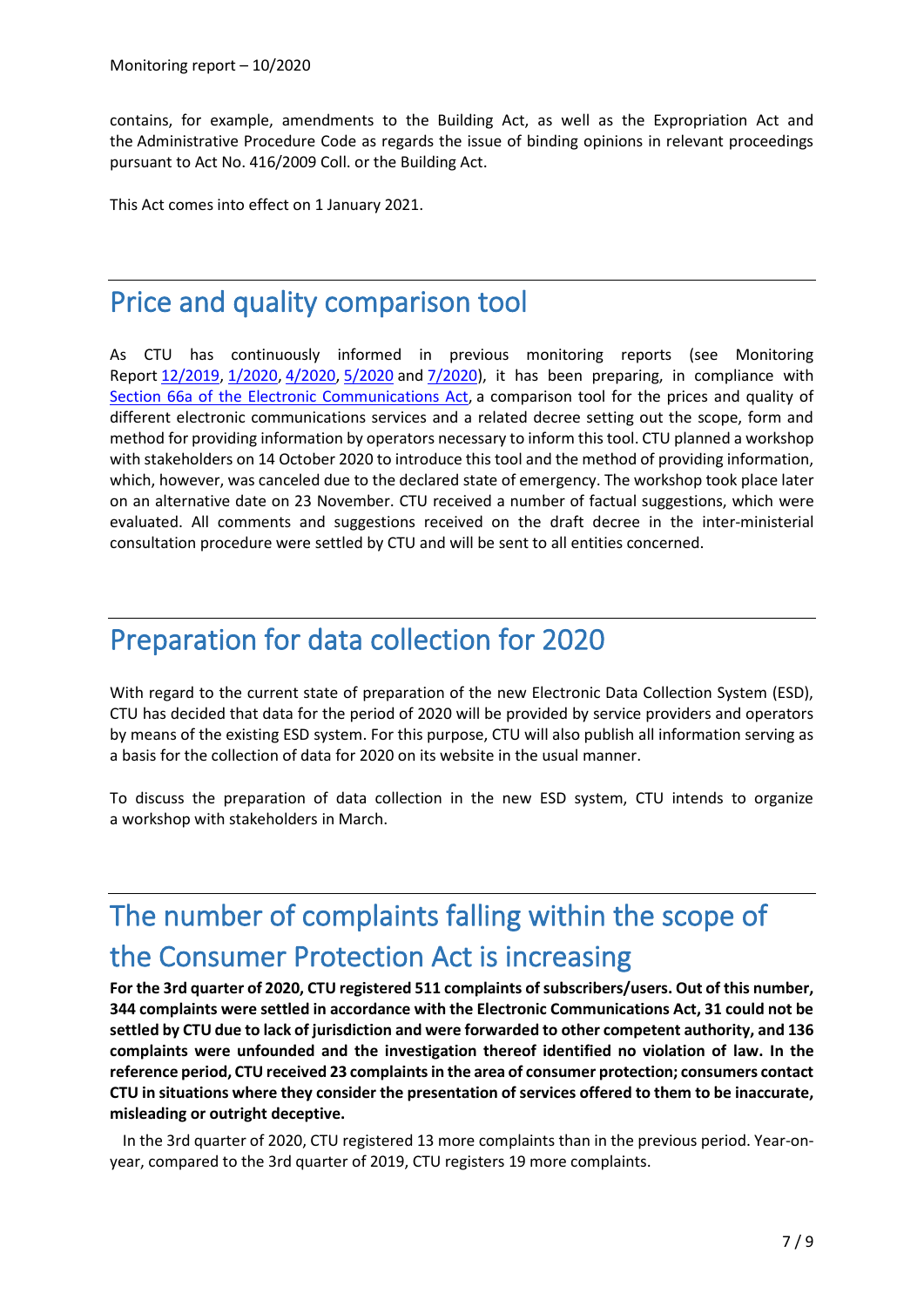# Telecommunications regulation in the EU Official Journal of the EU

On 9 October, Commission [Implementing Decision \(EU\) 2020/1426](https://eur-lex.europa.eu/legal-content/EN/TXT/PDF/?uri=CELEX:32020D1426&from=EN) on the harmonised use of radio spectrum in the 5 875-5 935 MHz frequency band for safety-related applications of intelligent transport systems (ITS) and repealing Decision 2008/671/EC, was published. This decision will play a role in achieving EU goals in road safety for 2021 – 2030, including 50% reduction of casualties and for the first time also reduction of serious injuries.

On 22 October, Council [Implementing Regulation \(EU\) 2020/1536](https://eur-lex.europa.eu/legal-content/EN/TXT/PDF/?uri=CELEX:32020R1536&from=EN) of 22 October 2020 of implementing Regulation (EU) 2019/796 concerning restrictive measures against cyber-attacks threatening the Union or its Member States, was published. Two natural persons and one body should be included in the list of natural and legal persons, entities and bodies, subject to restrictive measures set out in Annex I to Regulation (EU) 2019/796. Those persons and that body are responsible for or were involved in cyberattacks with a significant effect which constitute an external threat to the Union or its Member States. The same step was also done in the pillar of the Common Foreign and Security Policy by publishing [Council Decision \(CFSP\) 2020/1537](https://eur-lex.europa.eu/legal-content/EN/TXT/PDF/?uri=CELEX:32020D1537&from=EN) of 22 October 2020 amending [Decision \(CFSP\) 2019/797](https://eur-lex.europa.eu/legal-content/EN/TXT/PDF/?uri=CELEX:32019D0797&from=GA) concerning restrictive measures against cyber-attacks threatening the Union or its Member States, by adding records to the relevant Annex.

On 27 October, Commission [Implementing Decision \(EU\) 2020/1562](https://eur-lex.europa.eu/legal-content/EN/TXT/PDF/?uri=CELEX:32020D1562&from=EN) of 26 October 2020 amending [Implementing Decision \(EU\) 2020/167](https://eur-lex.europa.eu/legal-content/EN/TXT/PDF/?uri=CELEX:32020D0167&from=EN) as regards harmonised standards for certain radio equipment concerning advanced surface movement guidance and control systems, primary surveillance radars, broadcast sound receivers, international mobile telecommunications equipment and fixed radio systems, was published. This implementing decision entered into force on day of its publication in Official Journal of the European Union, on 27 October 2020.

### European Commission

On 19 October European Commission published its [Work Programme for 2021.](https://ec.europa.eu/info/publications/2021-commission-work-programme-key-documents_cs) The aim of this Work Programme is to make Europe healthier, fairer and more prosperous, while accelerating its long-term transformation into a greener economy, fit for the digital age. The Programme consists of new legislative initiative across all six headline ambitions.

- 1. A European Green Deal
- 2. A Europe fit for the digital age
- 3. An economy that works for people
- 4. A stronger Europe in the world
- 5. Promoting our European way of life
- 6. A new push for European democracy

The new Commission Work Programme confirms the Commission's resolve to lead the twin green and digital transition – a unique opportunity to move out of the fragility of the crisis and create a new vitality for the Union.

On 19 October, the Commission, at the invitation by EU Member States, has set up an EU-wide system to ensure interoperability of mobile apps – a so called "[gateway](https://ec.europa.eu/commission/presscorner/detail/en/ip_20_1904)", to trace possible COVID-19 contacts across borders. The system goes live with the first wave of [national apps](https://ec.europa.eu/commission/presscorner/detail/en/ip_20_1904) now linked through this service: Germany's Corona-Warn-App, Ireland's COVID tracker, and Italy's immuni. The second group of apps will be linked next week. Also Czechia's eRouška is expected to join.